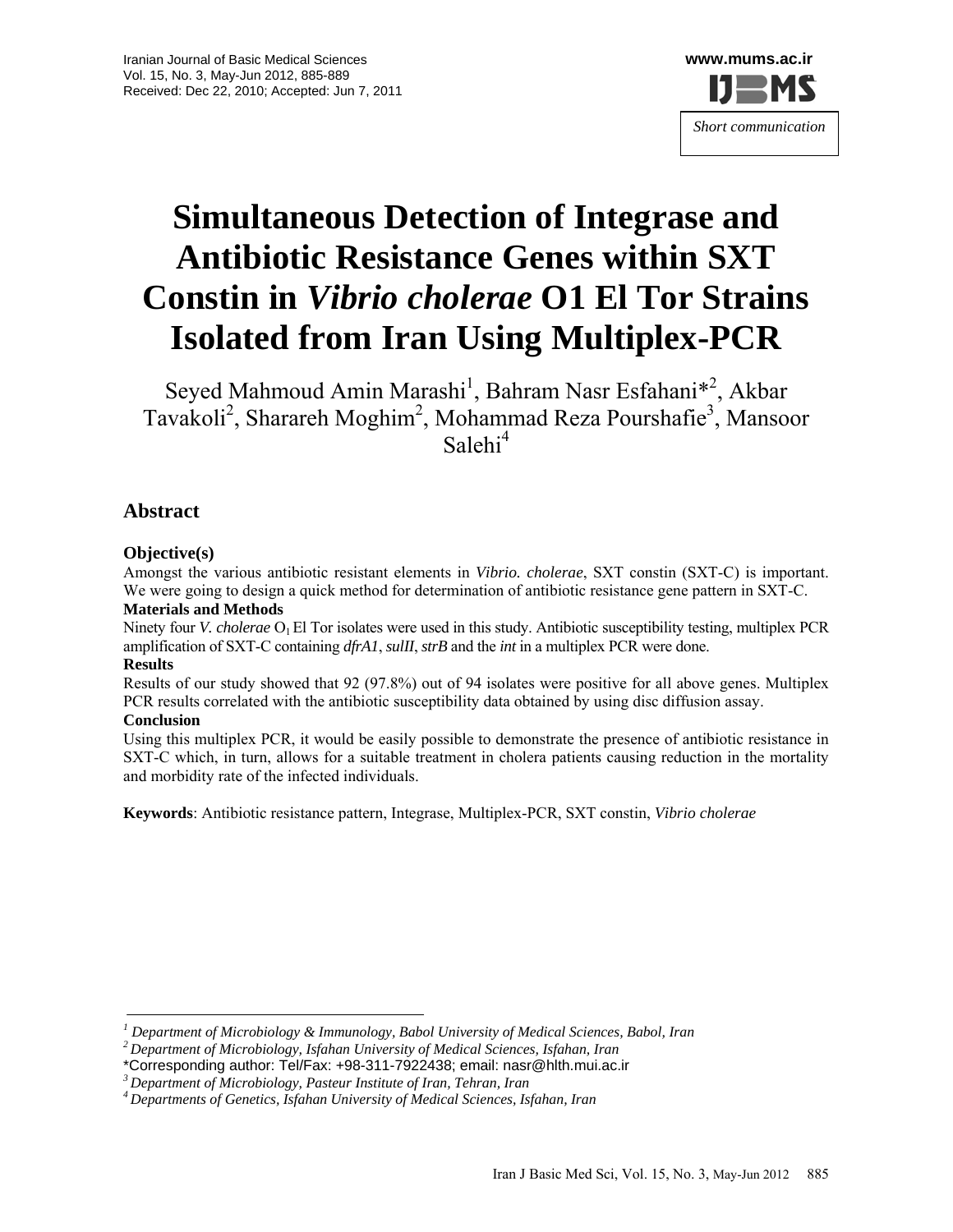## **Introduction**

Cholera is a major cause of health threat and also a major cause of death worldwide and especially in developing countries. In Iran, cholera is an endemic disease and during last decade, especially within 2004-2009 have had several outbreaks (1).

In most cases cholera can be successfully treated with oral rehydration therapy but application of antibiotics could shorten the course of the disease. However, *Vibrio cholerae*, antibiotic resistance has been reported. Singh *et al* showed antibiotic resistance in all of strains of *V. cholerae* all over India (2). Similarly, a study in 2004 in Iran by Adabi *et al* showed resistance to trimethoprim**,** sulfamethoxazole and streptomycin (3).

In *V. cholerae*, antibiotic resistance confers by R plasmid, integrons and SXT-C (3). The SXT-C, an acronym for a conjugative, selftransmissible and integrating element is a *V. cholerae*-derived integrating conjugative element (ICE). The SXT-C (≈99 kb) encodes an integrase is a conserved sequence in the SXT-C and in its 5' end that is required for all properties of SXT-C including excision, transfer and integration. It encodes resistance to multiple antibiotics including sulfamethoxazole, trimethoprim and streptomycin. SXT-C has recently evolved as an important selftransmissible element which can integrate into the bacterial chromosome (4, 5). SXT-C has been found in several microorganisms among which *V. cholerae*  $O_1$  has received special attention due to continuous evolving of antibiotic resistance. This element has been reported in the members of Enterobacteriaceae as well (2, 3).

Previous studies showed the fact that, sulfamethoxazole, trimethoprim and streptomycin resistance genes were linked to each other (6). In the developing countries, cholera can be spread very fast and therefore antibiotic therapy must be applied. If cholera patients are treated quickly and properly, the mortality rate would be less than 1%. However, with untreated cholera, the mortality rate rises to  $50-60\%$   $(4, 6, 7)$ . So, the success of treatment is significantly affected by the prompt and method of treatment. Application of a rapid diagnostic assay for the identification of multi-drug resistant *V. cholerae* is also very critical. Thus, we designed a multiplex PCR for the rapid detection of antibiotic resistance genes and the SXT-C in *V. cholerae.*

# **Materials and Methods**

#### *Bacterial strains*

Ninety four *V. cholerae* O<sub>1</sub> El Tor were isolated from cholera patients in different regions of Iran between 2004 and 2010. Phenotypic strain characterizations were performed using the biochemical tests. All isolates were examined following isolation on TCBS media, for motility, carbohydrate fermentation, indol, arginine dehydrolase, ornithine decarboxylase, MR-VP and growth at different NaCl concentration. All isolates were also examined for their oxidase reaction. The identities of the *V*. *cholerae*  $O_1$  strains were confirmed by serogrouping using growth from brain heart infusion agar (BHIA) with polyclonal  $O_1$  and monospecific Inaba and Ogawa antisera. *V. cholerae* strains that did not agglutinate with  $O_1$  antiserum were checked with  $O_{139}$  monoclonal antibody supplied (Pasteur Institute, Paris, France). *V. cholerae*  $O_1$  biotype El Tor strain KO194 was used as a positive control for *sulII<sup>+</sup>* ,  $dfrA1^+$ ,  $strB^+$  and  $int^+$ , and strain VO101 used as a negative control.

### *Antibiotic susceptibility testing*

Antibiotic susceptibility patterns to gentamicin (10 µg), doxycycline (30 µg), tetracycline (30 µg), ciprofloxacin (5 µg), oxytetracycline (30  $\mu$ g), streptomycin (5  $\mu$ g), ampicillin (10  $\mu$ g), erythromycin (15 µg), chloramphenicol (30 µg) and co-trimoxazole (25 µg) (purchased from Becton Dickinson) were determined by the standard disk diffusion method according to CLSI guidelines (8).

### *Multiplex PCR*

*V. cholerae* strains thrived overnight at 37°C in Luria–Bertani broth (Merck). Genomic DNA was isolated by DNA extraction kit (Roche, Mannheim, Germany).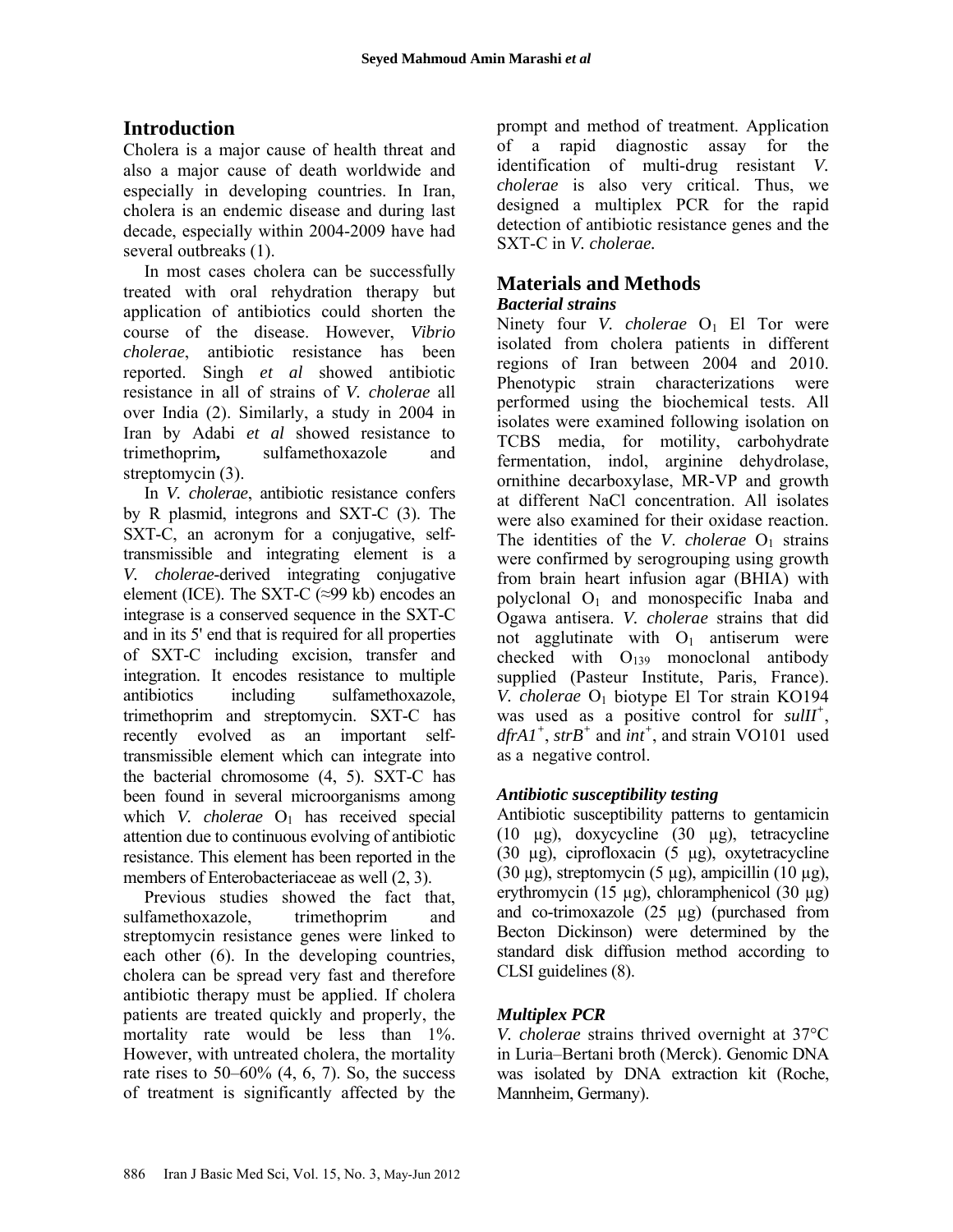| Gene                    |                            | Primer                          |
|-------------------------|----------------------------|---------------------------------|
| Integrase               | $int_{forward}$            | 5'- GCTGGATAGGTTAAGGGCGG -3'    |
|                         | $int_{reverse}$            | 5'- CTCTATGGGCACTGTCCACATTG -3' |
| Dihydrofolate reductase | $dfr A1_{forward}$         | 5'-TGATGTTTACTTTCCTGAAATCCC-3'  |
|                         | $dfr A1_{reverse}$         | 5'- ATCCGTTGCTGCCACTTG -3'      |
| Streptomycin            | $strB$ forward             | 5'-CGTTGCTCCTCTTCTCCATC-3'      |
| Phosphotransferase      | $strB$ <sub>reverse</sub>  | 5'- TGCCTTCTGCCCTTCTCC-3'       |
| Dihydrofolate synthase  | $sullI_{forward}$          | 5'-TCAAGGCAGATGGCATTCC-3'       |
|                         | $sullI$ <sub>reverse</sub> | 5'- ACGACGAGTTTGGCAGATG -3'     |

Table 1. Sequences of primers used for detection of *int* and antibiotic resistance genes

PCR amplification of target DNA was carried in a total volume of  $25 \mu$ . The reaction mixture contained 2.5  $\mu$ l 10× amplification buffer [500 mM KCl, 100 mM Tris/HCl (pH 8.5), 1.0% Triton X-100], 0.5 µl 25 mM MgCl<sub>2</sub>, 0.3 µl each of 2.5 mM dNTPs (Fermentas, GmbH, Germany), 0.5 µl forward and reverse primers for all genes  $(20 \text{ ng/u}$ ), 0.2 µl Taq DNA polymerase (5 U/µl), and 100 pg extracted DNA. PCR conditions were; initial denaturation at 94 °C for 5 min, followed by 35 cycles of 94  $\degree$ C for 1 min, 60 °C for 1 min and 72 °C for 1 min, with a

final extension at 72  $\degree$ C for 3 min. Multiplex PCR was carried out by the simultaneous addition of primer pairs for *sulII*, *dfrA1* and *strB* in the same reaction mixture. Primer sequences used in this study are shown in Table 1. We designed these primers except primers for *int* gene that were desing by others (3). Amplified products were separated by agarose (1%) gel electrophoresis in 0.5× TBE, stained by ethidium bromide. The DNAs were extracted from the bands on the gel using gel extraction kit (Qiagen, GmbH, Germany) and then were sequenced by Macrogen Inc, Seoul, Korea.

| Sample /<br>Control | <b>Strains</b>             | State                  | No. of<br>strains tested | $\overline{\text{Strain}(s)}$ showing presence of<br>genes encoding: |      |       |        | Antibiotic<br>resistance gene<br>pattern* |
|---------------------|----------------------------|------------------------|--------------------------|----------------------------------------------------------------------|------|-------|--------|-------------------------------------------|
|                     |                            |                        |                          | $s$ ulII                                                             | strB | dfrA1 | int    |                                           |
| Sample              |                            | Tehran                 | 48                       | $+$                                                                  | $+$  | $+$   | $+$    | S, Tm, Sul                                |
|                     |                            | Golestan               | 14                       | $+$                                                                  | $+$  | $+$   | $\! +$ | S, Tm, Sul                                |
|                     | V. cholerae O <sub>1</sub> | Qum                    | 9                        | $+$                                                                  | $+$  | $+$   | $\! +$ | S, Tm, Sul                                |
|                     |                            | Sistan-<br>Baluchistan | 21                       | $+$                                                                  | $+$  | $+$   | $+$    | S, Tm, Sul                                |
|                     |                            |                        | $\overline{2}$           |                                                                      |      |       |        |                                           |
| Positive<br>control | V. cholerae $O1$<br>KO194  | ---                    | $\mathbf{1}$             | $+$                                                                  | $+$  | $+$   | $+$    | S, Tm, Sul                                |
| Negative<br>control | V. cholerae $O1$<br>VO101  | ---                    | $\mathbf{1}$             |                                                                      |      |       |        | ---                                       |

Table 2. Results of analysis employing multiplex PCR to study *Vibrio cholerae* O1 strain isolated from different provinces in Iran

\*Sul= sulfamethoxazole; S= streptomycin; Tm= trimethoprim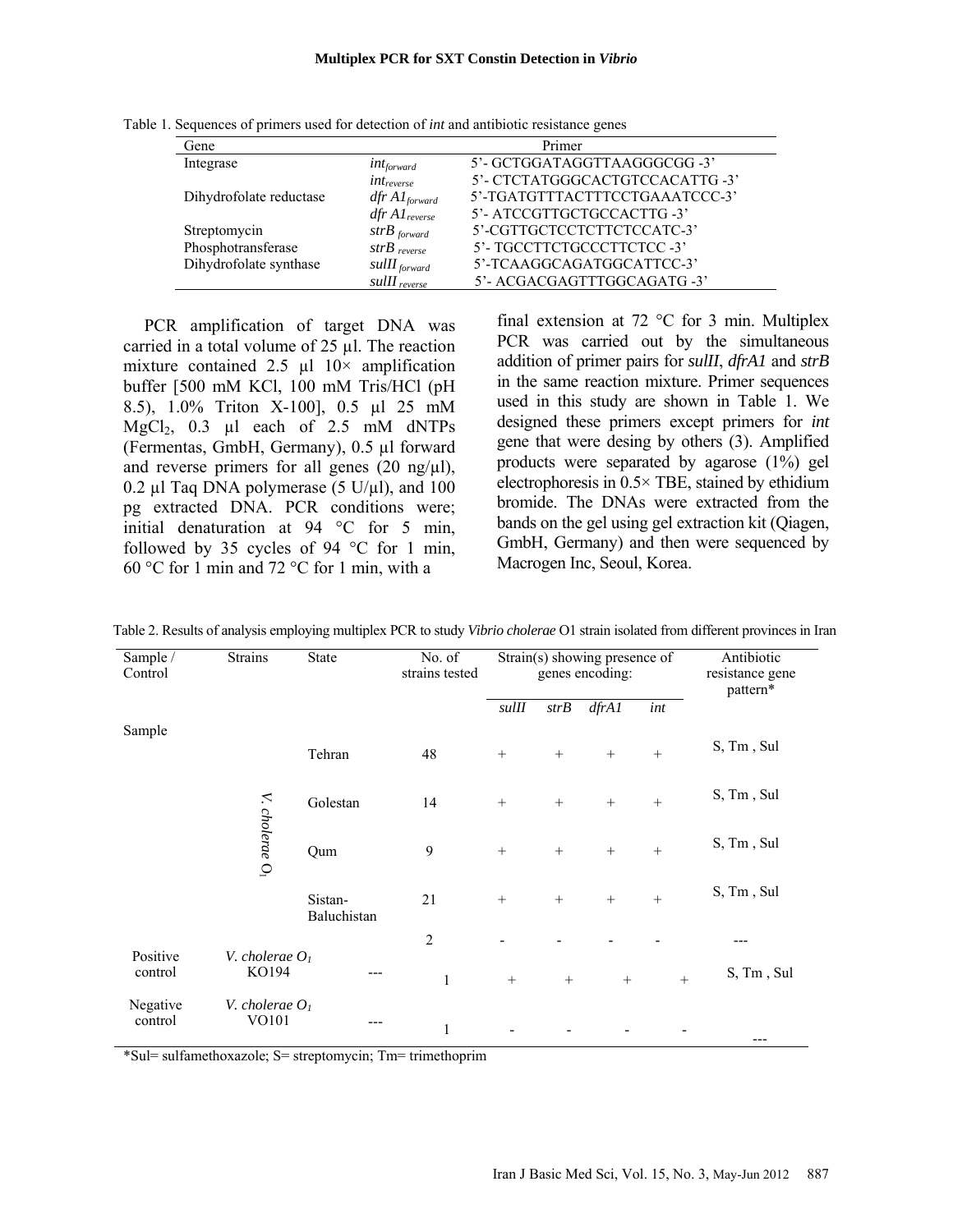## **Results**

Ninety four *V. cholerae* O<sub>1</sub> El Tor strains were examined for the presence of antibiotic resistance genes in the SXT element. Ninety two strains showed resistance to streptomycin, trimethoprim and sulfamethoxazole by disk diffusion method. Multiplex PCR amplification using eight primers gave amplicons of different size for all strains. These results are shown in Table 2. Amplification of genomic DNA extracted from two strains of *V. cholerae* O<sub>1</sub> isolated from Sistan-Baluchistan of Iran in 2004, gave negative multiplex PCR results for the *sulII*, *dfrA1*, *strB* and *int* genes*.* These strains, when tested for antibiotic susceptibility, were sensitive to all antibiotics tested for susceptibility analysis. Ninety two strains of *V. cholerae* O1 were positive and fragments of 157 bp *sulII*, 121 bp *dfrA1*, 430 bp *strB* and 592 bp *Int* gene were amplified by multiplex-PCR.

## **Discussion**

Oral rehydration therapy is highly effective and is the principal treatment for cholera cases, but antibiotic shortens the course of the disease and reduces the severity of the symptoms. It is important to note that, this recommendation is especially valid in developed countries (5).

Oxytetracycline is the primary antibiotic used in the cholera patients (2, 3). Trimethoprim, sulfamethoxazole and chloramphenicol have also been used for cholera treatment for which resistance has been reported in many developing countries (2, 6, 8). Initially, SXT-C was identified in *V. cholerae* O<sub>139</sub> harboring trimethoprim, sulfamethoxazole, streptomycin and chloramphenicol resistance genes. This was followed by identification of the SXT element in O1 strains from several countries, i.e. India, Bangladesh, Mozambique and Laos between 1999 and 2004 (8-10). For the first time in world, Ramachandran *et al* showed that due to SXT element, 85% of *V. cholerae* O<sub>1</sub> El Tor strains isolated in India were resistant to trimethoprim, sulfamethoxazole and streptomycin (2). Previously in our laboratory, by using disc diffusion method, Adabi *et al* identified that antibiotic resistance to sulfamethoxazole, streptomycin, and chloramphenicol were 95%, 95%, and 92%, respectively in Iran (3). In the current study, we used a quick, one step multiplex-PCR and showed the presence of antibiotic resistance in SXT-C in *V. cholerae.* Our results showed that 97.8% out of all of the *V. cholerae* El Tor strains were positive for integrase and antibiotic resistance genes*,* but 2.2% strains were negative. The results obtained in this study showed that the *V. cholerae*  $O_1$  El Tor strains isolated from different geographical locations were similar to the results published by Ramachandram *et al* (2) Adabi *et al* (3) in India and Iran, respectively. Furthermore, the study showed that, the SXT-C, harboring several different antibiotic resistance gene cassettes, is widely distributed among different clinical *V. cholerae* O<sub>1</sub> serotypes in Iran which makes it essential for developing of a rapid detection method of antibiotic resistance pattern using molecular techniques.

## **Conclusion**

For first time in Iran, we can use one step multiplex PCR for detection of SXT-C and antibiotic resistance gene pattern in *V. cholerae*. This study showed that by the use of this method, physicians can choose a suitable treatment protocol for the cholera patients. Obviously, incorrect antibiotic therapy may resulted resistant strains (12). The results also show that, with the effective antibiotic therapy, we are not giving a chance to *V. cholerae* for more SXT-C transfer to other hosts. Finally, this method can be used for evaluation of the spread of antibiotic resistance in epidemiological studies.

## **Acknowledgment**

This study was supported by Grant No. 387341-4-11-87 from School of Medicine, Isfahan University of Medical Sciences. The authors would like to thank Dr. B Bakhshi for helping with the collection and shipment of the *V. cholerae* samples. We also thank Dr AA Imani Fooladi for giving the positive and negative control strains.